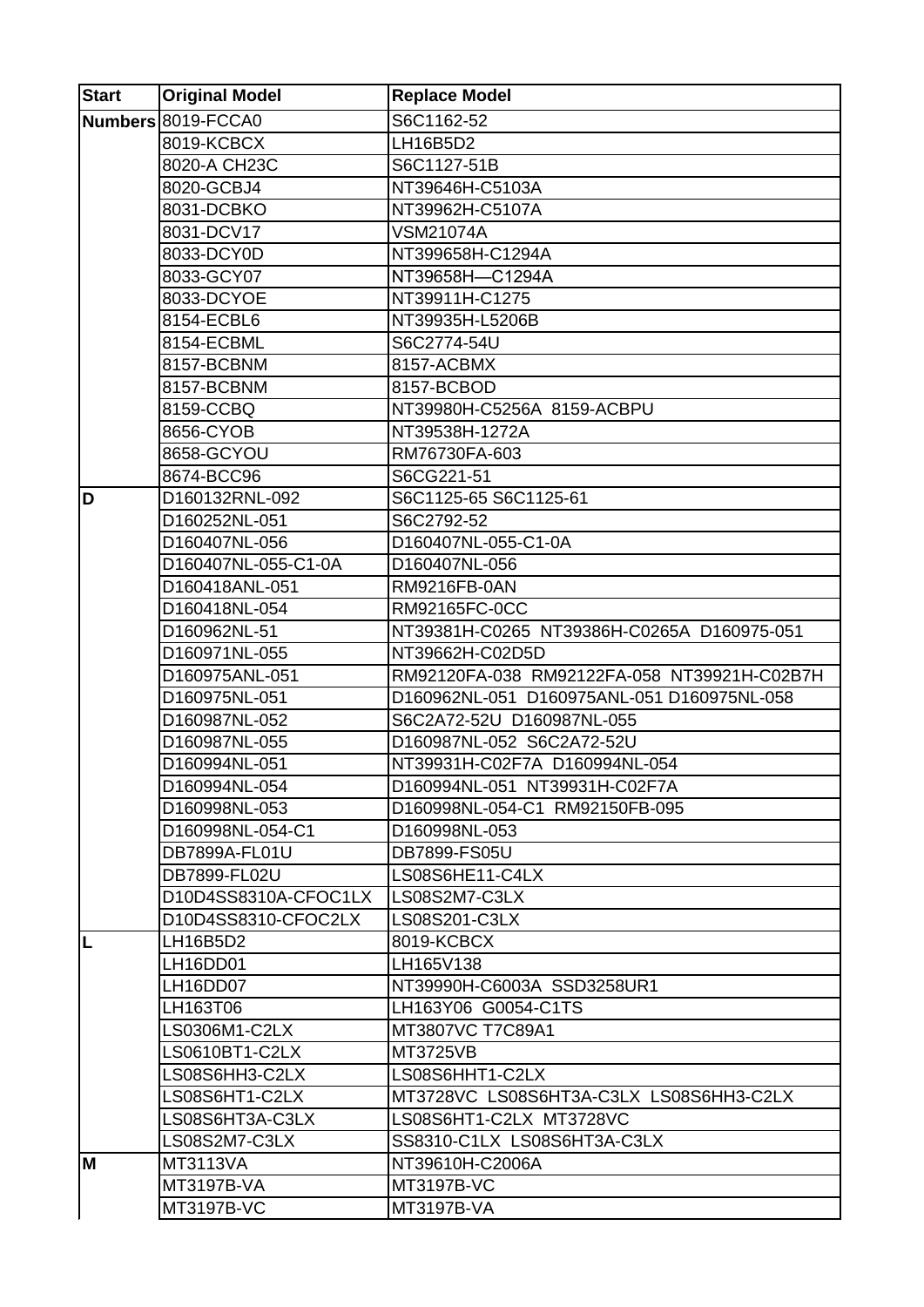|    | MT3407VC                       | NT39338H-C2005A                                         |
|----|--------------------------------|---------------------------------------------------------|
|    | MT3411VD                       | NT39329H-COF1433                                        |
|    | MT3725VB                       | LS0610BT1-C2LX                                          |
|    | MT3728VC                       | LS08S6HT1-C2LX LS08S6HT3A-C3LX                          |
|    | MT3728VC                       | SS8303A-C2SS                                            |
| N  | NT39338H-C2005A                | MT3407VC                                                |
|    | NT39386H-C0265A                | D160962NL-051                                           |
|    | NT39389H-C0255                 | D160985NL-052                                           |
|    | NT39530H-C5203A                | NT39538H-C5203A                                         |
|    | NT39538H-1272A                 | 8656-CYOB                                               |
|    | NT39610H-C2006A                | MT3113VA                                                |
|    | NT39658H-C1294A                | 8033-GCYO7                                              |
|    | NT39686H-C5117A                | 8033-DCB02                                              |
|    | NT39809H-C1455                 | NT39808H-C14A4A MT3102A-VE                              |
|    | NT39810H-C5215A                | S6C27A7-52B 8157-CCBP4                                  |
|    | NT39812H-C1261A                | S6C27A7-51V                                             |
|    | NT39911H-C1275A                | 8033-DCYOE                                              |
|    | NT39918H-C02K6A 长              | NT39918H-C02M2A                                         |
|    | NT39921H-C02B7H                | RM92120FA-038 RM92122FA-058 D160974NL-051               |
|    | NT39981H-C02M2A                | NT39918H-C02K6A                                         |
|    | NT39931H-C02F7A                | D160994NL-054 D160994NL-051                             |
|    | NT39935H-C5213A                | NT39935H-C5226A                                         |
|    | NT39935H-C5226A                | NT39935H-C5213A                                         |
|    | NT39935H-L5206B                | 8154-ECBL6                                              |
|    | NT39938H-1272A                 | 8656-COYB                                               |
|    | NT39941H-C0217B                | RM92150FC-0CC                                           |
|    | NT39962H-C05D5D                | D160971NL-055                                           |
|    | NT39941H-C02J4A                | RM92160FB                                               |
|    | NT39941H-C0217B                | RM92150FB-095                                           |
|    | NT39658H-C1294A                | 8033-GCY07                                              |
|    | NT39962H-C5107A                | 8031-DCBKO                                              |
|    | NT39980H-C5256A                | 8159-CCBQ                                               |
|    | NT39981H-C02J5C                | NT39981H-C02J1C RM92160FE-OAD                           |
|    | NT39981H-C02J1C                | NT39981H-C02J5C RM92160FE-OAD                           |
|    | NT39985H-C02M9A                | <b>RM92161FD-OAS</b>                                    |
|    | NT39985H-C02P1A                | RM92161FB-OAN                                           |
|    | NT39985H-C02M4A                | LS0896BD3-CBLX                                          |
|    | NT39986H-C0265A                | D160962NL-051                                           |
|    | NT39990H-C6003A                | LH16DD07                                                |
| R. | RM76730FA-603                  | 8658-GCYOU                                              |
|    | RM92120FA-038                  | RM92122FA-058 D160974ANL-051 NT39921H-C02B7H            |
|    | RM92122FA-058                  | RM92120FA-038 D160974ANL-051 NT39921H-C02B7H            |
|    | RM92150FB-095                  | NT39941H-C0217B D160998NL-053                           |
|    | <b>RM92160FE-OAD</b>           | NT39981H-C2J1C NT39981H-C02J1                           |
|    | <b>RM92160FG-OAF</b>           | <b>RM92160FE-OAD</b>                                    |
|    | RM92161FA-OAM                  | <b>RM92161FB-OAN</b>                                    |
|    |                                |                                                         |
|    | RM92161FB-OAN<br>RM92161FB-OAS | RM92161FA-OAM D160418ANL-051 RM39985H-<br>RM92161FE-OBO |
|    | RM92161FD-OAS                  | NT39985H-C02M9A NT39985H-C02M9A RM92161FF-              |
|    |                                |                                                         |
|    | RM92161FF-0C0                  | RM92161FD-OAS NT39985H-C02M9A NT39985H-                 |